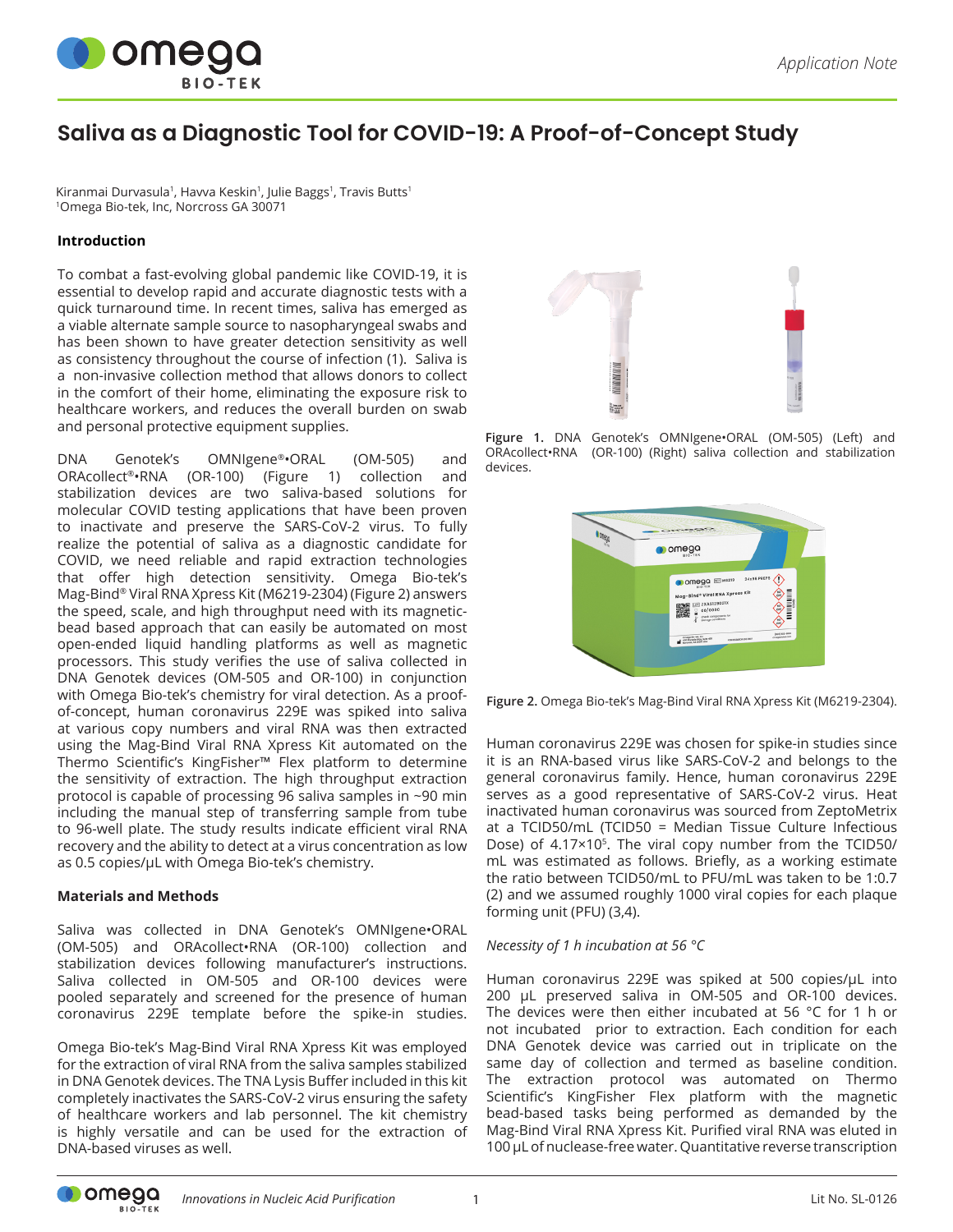

PCR (RT-qPCR) using coronavirus 229E-specific primers and Agilent's Brilliant III 2X SYBR® mix was carried out in triplicate at two template amounts (2 and 4 μL in 20 μL total reaction volume). This would not only determine the necessity of the 1 hour incubation step prior to extraction, but also shed light on the efficiency of downstream RT-qPCR.

#### *Spike-in Studies*

Ten-fold serial dilutions of the coronavirus 229E, from 500 copies/µL to 0.5 copies/µL per 200 µL input, were spiked into coronavirus 229E-negative saliva matrix. Each dilution was performed in triplicate and carried out in parallel for OM-505 and OR-100 devices independently. 200 μL of the spiked saliva

# **Viral extraction and detection with and without 1 hour incubation**



**Figure 3**. 200 µL of preserved saliva in OM-505 and OR-100 was spiked with 500 copies/µL of human coronavirus 229E and subjected to either 1 hour of incubation at 56 °C or not incubated. The average Ct values post RT-qPCR indicate the redundancy of 1 hour incubation for these baseline extractions.

**Detection of 229E from saliva collected in OM-505**



**Figure 4.** Viral RNA was extracted from saliva in OM-505 spiked with human coronavirus 229E at various copy numbers. The results indicate efficient viral RNA recovery and ability to detect at a virus concentration as low as 0.5 copies/µL.

sample at each dilution and for each device was transferred to a 96-well deep well plate. The extraction protocol was carried out on Thermo Scientific's KingFisher Flex platform using Mag-Bind Viral RNA Xpress Kit protocol. Purified viral RNA was eluted in 100 µL of nuclease-free water and 4 µL of the eluate was subjected to RT-qPCR in triplicate with coronavirus 229E-specific primers using Agilent's Brilliant III 2X SYBR mix (total reaction volume =  $20 \mu L$ ) to detect the presence of human coronavirus 229E.

#### **Results and Discussion**

The results of the 1 hour incubation study at 56 °C in the collection devices prior to extraction are as shown in Figure 3. The average Ct value with and without incubation was comparable for both the devices at the 2 and 4  $\mu$ L template amounts tested (Figure 3). For instance, with a 2 µL template amount, the average Ct value was 20.7 and 20.6 for OR-100, 20.7 and 20.4 for OM-505 with and without incubation, respectively (Figure 3). We found that the 1 hour incubation has no impact on viral RNA recovery at this baseline condition tested and hence, was skipped for the subsequent spike-in study. The average ΔCt between the 2 and 4 µL template amounts was close to theoretical 1 indicating no inhibition during the downstream RT-qPCR analysis.

Figures 4 and 5 show the results of the coronavirus 229E spikein studies at 10-fold serial dilutions, from 500 copies/µL to 0.5 copies/µL per 200 µL saliva collected in OM-505 and OR-100, respectively. The average Ct values indicate efficient recovery of viral RNA with positive amplification of the target (human coronavirus 229E) at all the spike-in dilutions tested (Figures 4 and 5). The results demonstrate the ability of the extraction chemistry to detect human coronavirus 229E at concentrations as low as 0.5 copies/µL irrespective of the collection device used. Table 1 shows the limit of detection (LOD) reported in the Emergency Use Authorizations (EUAs) issued by FDA that use saliva as the collection matrix. The LOD of SARS-CoV-2 transcript from saliva ranged from 0.4 copies/µL for Rutger's EUA to 10

# **Detection of 229E from saliva collected in OR-100**



**Figure 5**. Viral RNA was extracted from saliva in OM-505 spiked with human coronavirus 229E at various copy numbers. The results indicate efficient viral RNA recovery and ability to detect at a virus concentration as low as 0.5 copies/µL.